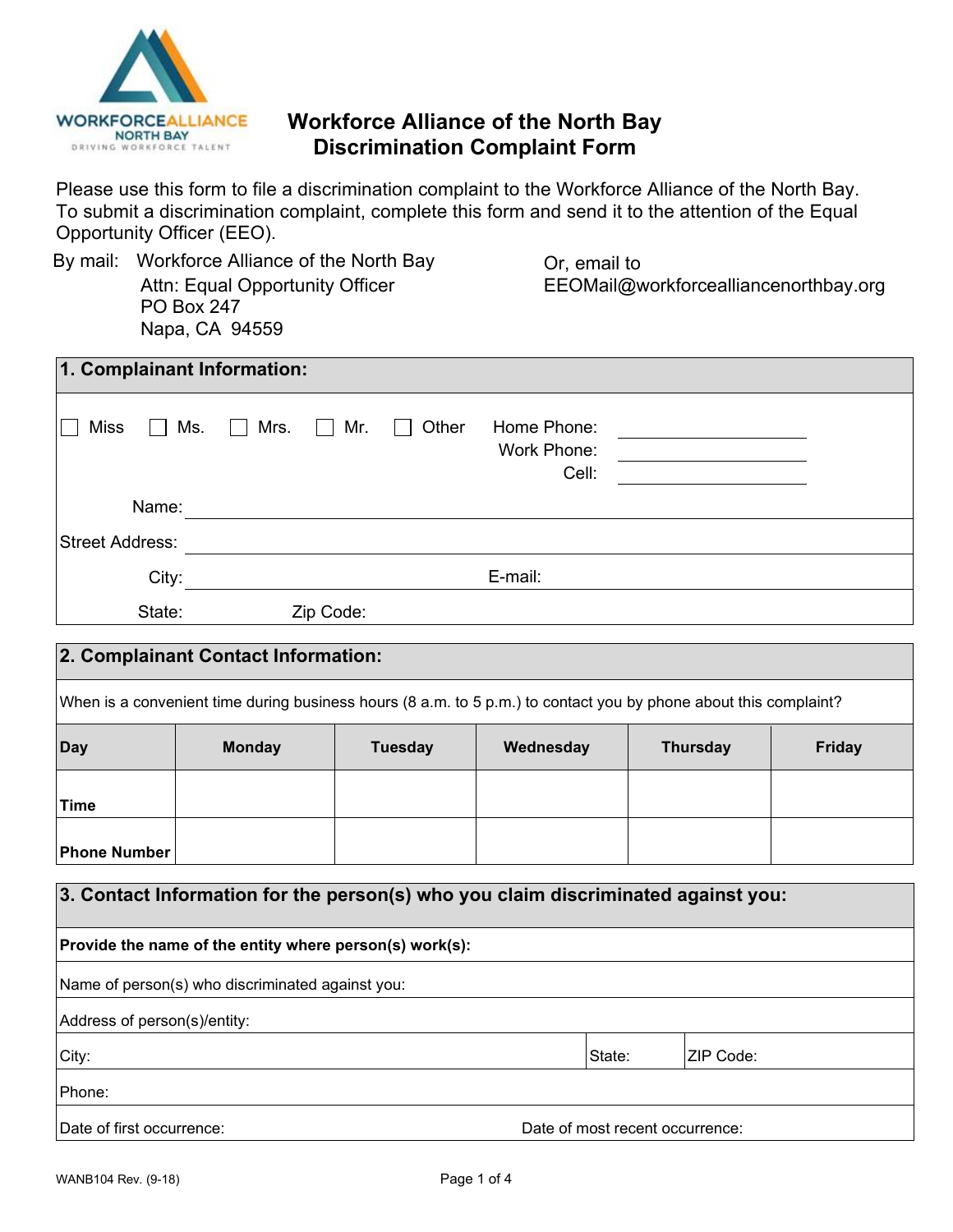## **4. Tell us about the incident(s):**

- Explain briefly what happened and how you were discriminated against.<br>Provide the date(s) when the incidents(s) occurred
- Provide the date(s) when the incidents(s) occurred.
- **Indicate who discriminated against you. Include names and titles, if possible.**
- If other people were treated differently than you, tell us how they were treated differently.<br>Attach any documents that you think may help us better understand your complaint.
- Attach any documents that you think may help us better understand your complaint.

**5. Please list below any person(s) (witnesses) that we may contact for additional information to support or clarify the complaint. Name Address Phone**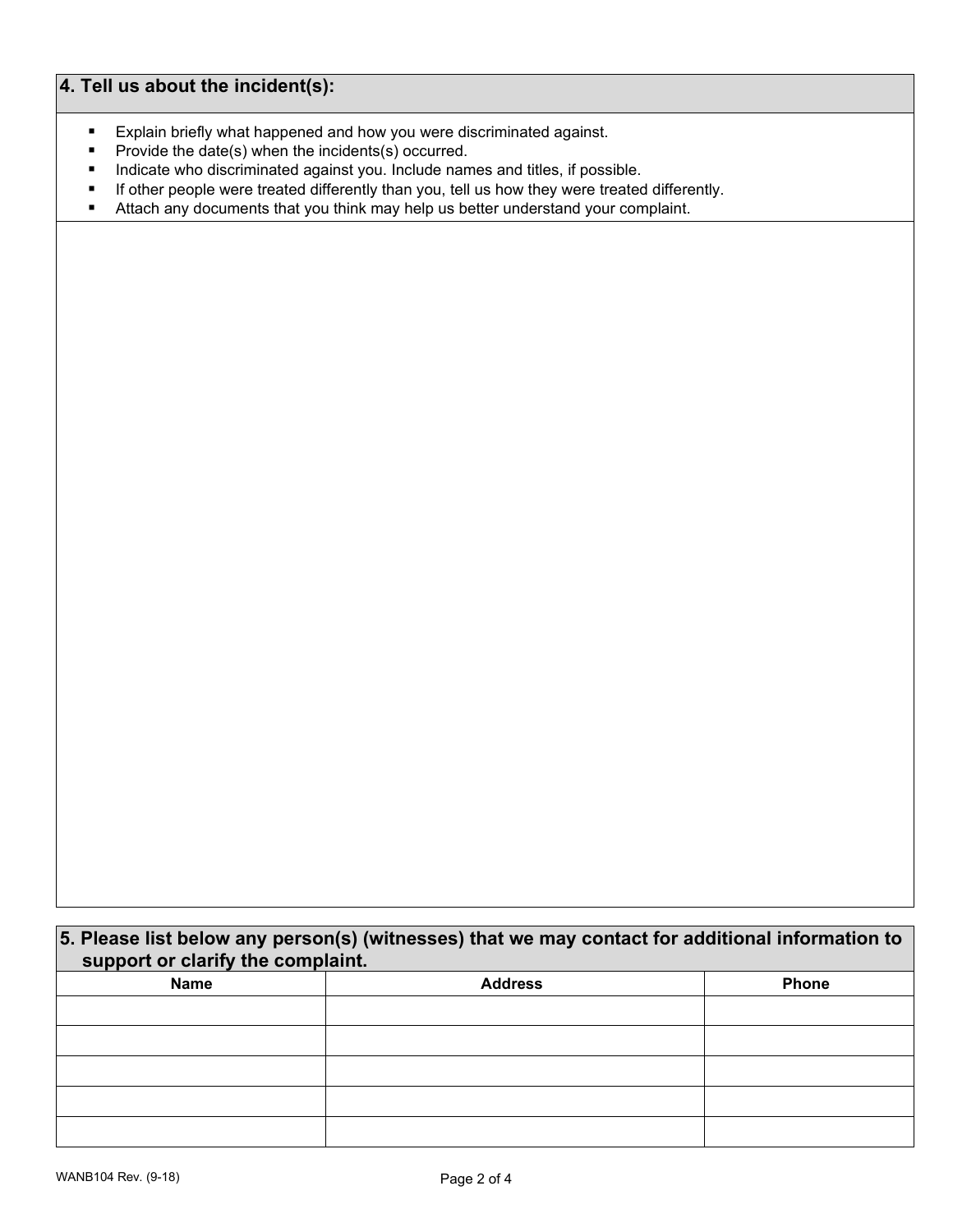| 6. Basis for the discrimination:<br>• Check the type of discrimination you experienced, such as age, race, color, national origin, disability, etc.<br>. If you believe more than one basis was involved, you may check more than one box:                                                                  |                            |                                                 |  |  |  |  |
|-------------------------------------------------------------------------------------------------------------------------------------------------------------------------------------------------------------------------------------------------------------------------------------------------------------|----------------------------|-------------------------------------------------|--|--|--|--|
| Age - Date of birth.                                                                                                                                                                                                                                                                                        |                            | Citizenship or status as alien U.S. worker      |  |  |  |  |
| Color                                                                                                                                                                                                                                                                                                       |                            | Disability                                      |  |  |  |  |
| National origin (including limited English proficiency)                                                                                                                                                                                                                                                     |                            | Political affiliation or belief                 |  |  |  |  |
| Retaliation                                                                                                                                                                                                                                                                                                 |                            | Religion                                        |  |  |  |  |
| Race - Indicate race.                                                                                                                                                                                                                                                                                       |                            | Sexual harassment                               |  |  |  |  |
| Sex (including pregnancy, childbirth, and related                                                                                                                                                                                                                                                           |                            | Sexual orientation                              |  |  |  |  |
| medical conditions, sex stereotyping, transgender<br>status, and gender identity/expression)                                                                                                                                                                                                                |                            | Other (Specify):                                |  |  |  |  |
| 7. Have you previously filed a complaint against this person(s)/entity?<br>If YES, answer the questions below.                                                                                                                                                                                              |                            | Yes<br><b>No</b>                                |  |  |  |  |
| Was your complaint in writing?<br>а.                                                                                                                                                                                                                                                                        | <b>Yes</b>                 | <b>No</b>                                       |  |  |  |  |
| On what date did you file the complaint?<br>b.                                                                                                                                                                                                                                                              |                            |                                                 |  |  |  |  |
| Name of office where you filed your complaint:<br>C.                                                                                                                                                                                                                                                        |                            |                                                 |  |  |  |  |
| Address:                                                                                                                                                                                                                                                                                                    |                            |                                                 |  |  |  |  |
| City:                                                                                                                                                                                                                                                                                                       |                            | ZIP Code:<br>State:                             |  |  |  |  |
| Phone number:                                                                                                                                                                                                                                                                                               | Contact person (if known): |                                                 |  |  |  |  |
| <b>d.</b> Have you been provided a final decision or report? $\Box$ Yes<br><b>No</b><br>If you marked "YES", please attach a copy of the complaint.                                                                                                                                                         |                            |                                                 |  |  |  |  |
| 8. Choosing a personal representative:                                                                                                                                                                                                                                                                      |                            |                                                 |  |  |  |  |
| You may choose to have someone else represent you in dealing with this complaint. It may be a relative, friend,<br>union representative, an attorney, or someone else.<br>If you choose to appoint someone to represent you, all of our communication to you will be routed through your<br>representative. |                            |                                                 |  |  |  |  |
| No<br>Do you want to authorize a personal representative to handle this complaint?<br><b>No</b> Yes<br>If YES, complete the section below. If NO, go to Section 9.                                                                                                                                          |                            |                                                 |  |  |  |  |
|                                                                                                                                                                                                                                                                                                             |                            | <b>AUTHORIZATION OF PERSONAL REPRESENTATIVE</b> |  |  |  |  |
| I wish to authorize the individual identified below to act on my behalf as my personal representative in matters such as<br>mediation, settlement conferences, or investigations regarding this complaint.                                                                                                  |                            |                                                 |  |  |  |  |
| Name:                                                                                                                                                                                                                                                                                                       |                            |                                                 |  |  |  |  |
| I am an attorney representing the complainant.<br>am not an attorney representing the complainant.                                                                                                                                                                                                          |                            |                                                 |  |  |  |  |
| Mailing Address:                                                                                                                                                                                                                                                                                            |                            |                                                 |  |  |  |  |
| City:                                                                                                                                                                                                                                                                                                       |                            | ZIP Code:<br>State:                             |  |  |  |  |
| Phone:                                                                                                                                                                                                                                                                                                      | Fax:                       |                                                 |  |  |  |  |
| E-mail:                                                                                                                                                                                                                                                                                                     |                            |                                                 |  |  |  |  |